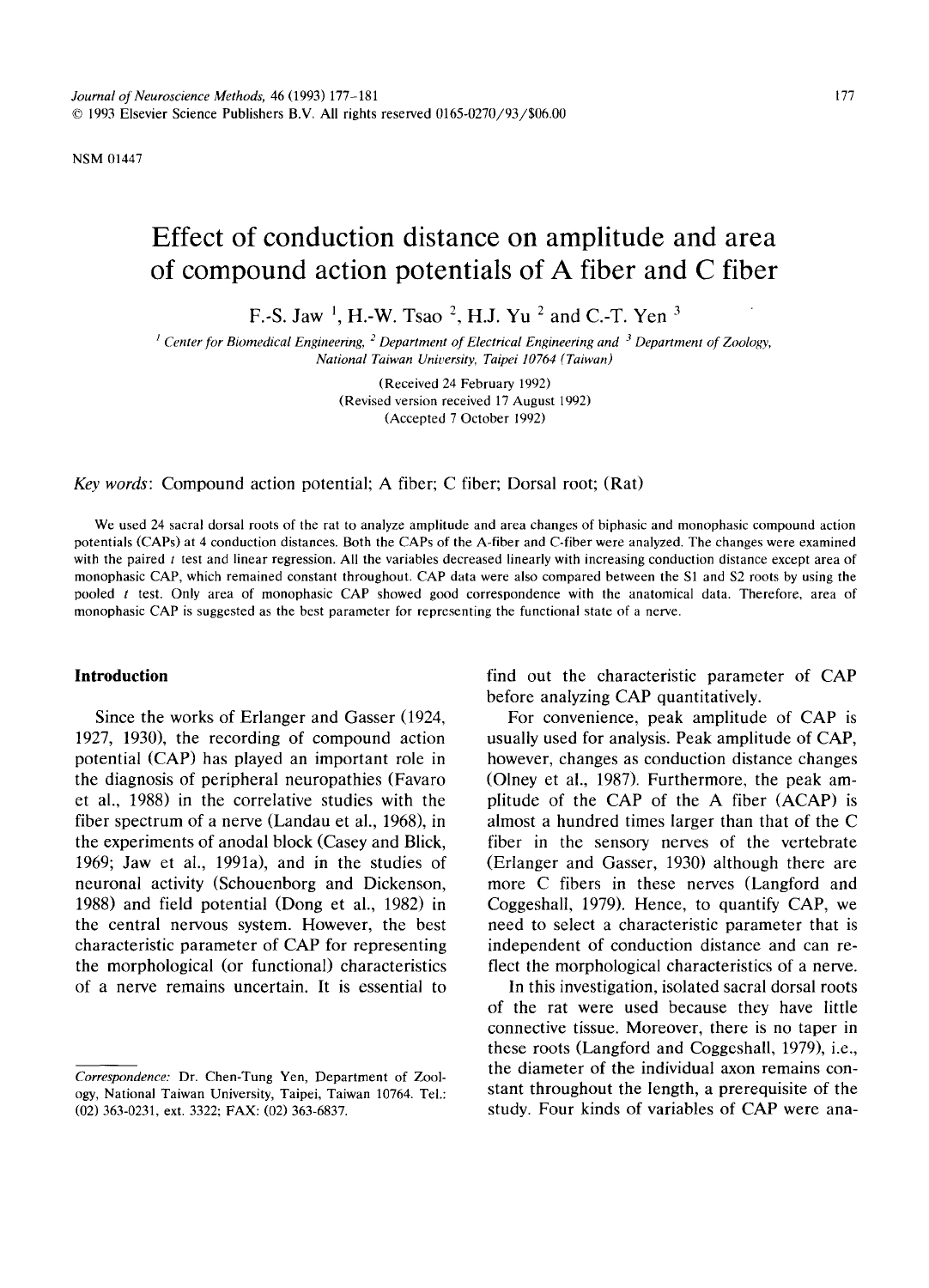lyzed to select the characteristic parameter. Both CAPs of A fiber and of C fiber (CCAPs) were analyzed. Area of monophasic CAP was concluded as the characteristic parameter.

## **Materials and methods**

Ten adult Wistar rats were used. The animal preparation and the recording setup were the same as our previous paper (Jaw et al., 1991b).

#### *Electrodes*

An isolated piece of the dorsal roots of the sacral cord was mounted on a multilead hook electrode made from stainless steel (Fig. 1). Two leads of the electrode were used for stimulation, a lead was connected to the ground, and 4 pairs of leads (the R1, R2, R3 and R4) were used for recording. To use the paired  $t$  test, we matched all the variables at the R1 and R4 electrodes (the same distance between the active and reference electrodes and the same recording system).

## *CAP recording*

To obtain the CAPs at different conduction distances, the recording amplifier was connected first to the R4, next to R3, third to R2 and last to R<sub>1</sub>. For the recording of monophasic CAP, the roots were crushed between the recording leads after all the biphasic CAPs had been recorded. A total of 12 dorsal roots  $(4 S1, 4 S2, 2 S3$  and  $2 S4)$ were used for the recording of the ACAPs and other 12 dorsal roots (4 S1, 3 \$2, 3 \$3 and 1 \$4) for the CCAPs.

# *Stimulation*

Usually, a single 200  $\mu$ s constant current pulse with an intensity range from 100 to 150  $\mu$ A was used for the elicitation of the maximal CCAP and an intensity of about 50  $\mu$ A for the CAP of threshold stimulation for C fiber. The stimulation for the maximal ACAP was a 20  $\mu$ s current pulse with an intensity of about 5  $\mu$ A.

## *Data processing*

The baselines of the CCAPs are usually curvy and wandering due to either the much larger



Fig. 1. This is a representative recording of the ACAPs. The multi-lead hook electrode (shown in the lower portion) was calibrated under the microscope at a magnification of 6. The symbol S represents the stimulation electrode and RI to R4 the recording electrodes. The conduction distances of the CAPs were measured from the negative stimulation lead to the positive recording leads that were at the proximal ends of the RI, R2, R3 and R4 electrodes with respect to the stimulation electrode. The biphasic (left) and monophasic (right) ACAPs of a SI dorsal root are shown with their recording electrodes on the far left and their conduction distances on the far right. All traces are lined up with the onset of stimulation (the vertical lines). Calibration bars: vertical 21 mV; horizontal 1.9 ms.

ACAPs or the stimulation artifact. To correct this artifact, we subtracted the threshold CCAP from the supramaximal CCAP (Jaw et al., 1991b).

The amplitude and integrated area of the ACAPs and CCAPs at the R1, R2, R3 and R4 were calculated after recording by utilizing a program (Jaw et al., 1991b). The peak-to-peak amplitude of the biphasic CAPs and the peak-to-baseline amplitude of monophasic CAP were used. The area of the biphasic CAPs was obtained by adding the area of the positive and negative phases.

Since the absolute values of the amplitude and area of the CAPs of different roots vary, to avoid bias toward roots with larger amplitude or area in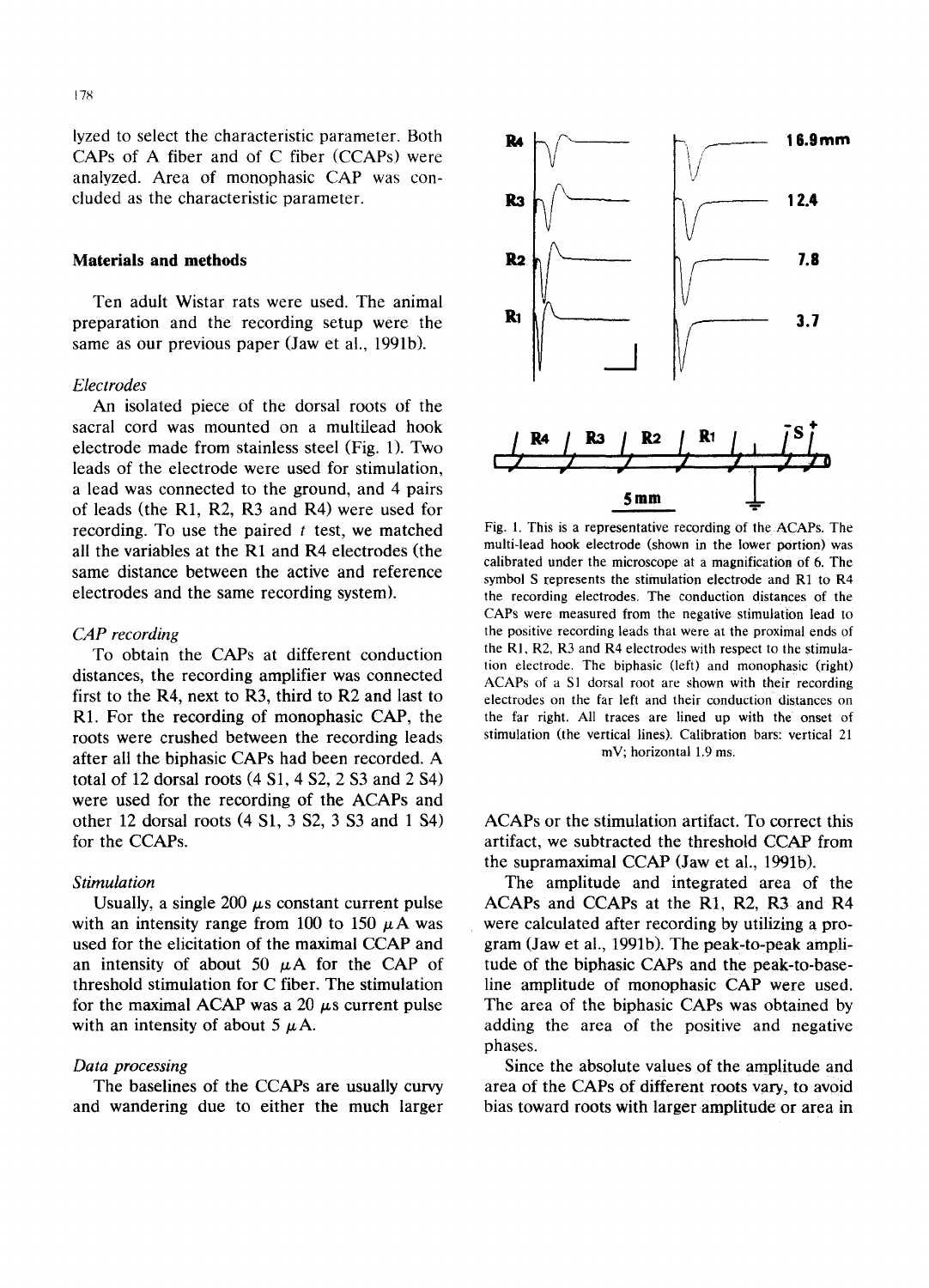statistical analysis, the amplitude and area of a root were normalized to its maximal value among the R1, R2, R3, and R4 recordings.

## *Statistical analysis*

The variables between the longest and shortest conduction distances were examined by using the paired  $t$  test. For those variables that were affected by conduction distance, regression lines were calculated. The slopes of the regression lines of the ACAPs were compared, by visual inspection, with those of the CCAPs to see which group of fibers was more affected by the conduction distance. Finally, the amplitude and area of the CAPs of the S1 roots were compared with those of the  $S2$  by using the pooled t test. The results of the test were compared with the anatomical results of the S1 and \$2 roots of the rat.

# **Results**

#### *Recording examples*

A representative recording of ACAPs is shown in Fig. 1. The longer the conduction distance the smaller the peak amplitude and the wider the duration became. Fig. 2 shows the CCAPs of another S1 root. Likewise, the amplitude of the



Fig. 2. The monophasic and biphasic CCAPs of another S1 dorsal root. All conventions are the same as in Fig. 1. Calibration: the vertical bar represents 0.2 mV and the horizontal bar 8 ms.

CCAPs gradually decreased and the duration increased with increasing conduction distance. In these examples, the amplitude of the monophasic ACAPs at the R3 recording was 140 times larger than the corresponding CCAPs; the area of the monophasic ACAPs, however, was only 5 times larger than that of the CCAPs.

## *Changes of the variables*

In Fig. 3, the means and standard deviations of the normalized amplitude and area of the ACAPs from 12 roots and those of the CCAPs from other 12 roots are plotted against conduction distance. The area of the monophasic ACAPs and that of the CCAPs showed no significant difference between the R1 and R4 recordings. On the other hand, all the other variables decreased monotonically with increased conduction distance.

## *Regression lines of the variables*

The data plotted in Fig. 3 showed a linear relationship between the means of the variables and the conduction distance. Therefore, linear regression of the variables that changed with conduction distance was calculated:

| amplitude of monophasic ACAPs: $Y = 107.7 - 2.2 * X$      |                       |
|-----------------------------------------------------------|-----------------------|
| area of biphasic ACAPs:                                   | $Y = 106.7 - 2.0 * X$ |
| amplitude of biphasic ACAPs:                              | $Y = 113.7 - 3.8 * X$ |
| amplitude of monophasic CCAPs: $Y = 110.1 - 3.4 \times X$ |                       |
| area of biphasic CCAPs:                                   | $Y = 110.7 - 3.4*X$   |
| amplitude of biphasic CCAPs:                              | $Y = 113.7 - 4.7*X$   |

where  $Y$  is the normalized amplitude or area of the ACAPs or CCAPs and  $X$  is the conduction distance.

## *Comparison between the S1 and \$2 roots*

To correlate our electrophysiological data with the anatomical results, all the variables of the SI roots were compared with the corresponding variables of the \$2 roots. From the R1-R4 electrodes, there was no significant difference between all the variables of the ACAPs of the S1 roots and those of the \$2 roots. In comparison, the area of the monophasic CCAPs of the S1 roots was significantly larger than that of the S2 roots at all conduction distances ( $P < 0.01$ ). The monophasic and biphasic amplitude of the CCAPs showed significant difference  $(P < 0.01)$  only at the R1 recording (the shortest conduction dis-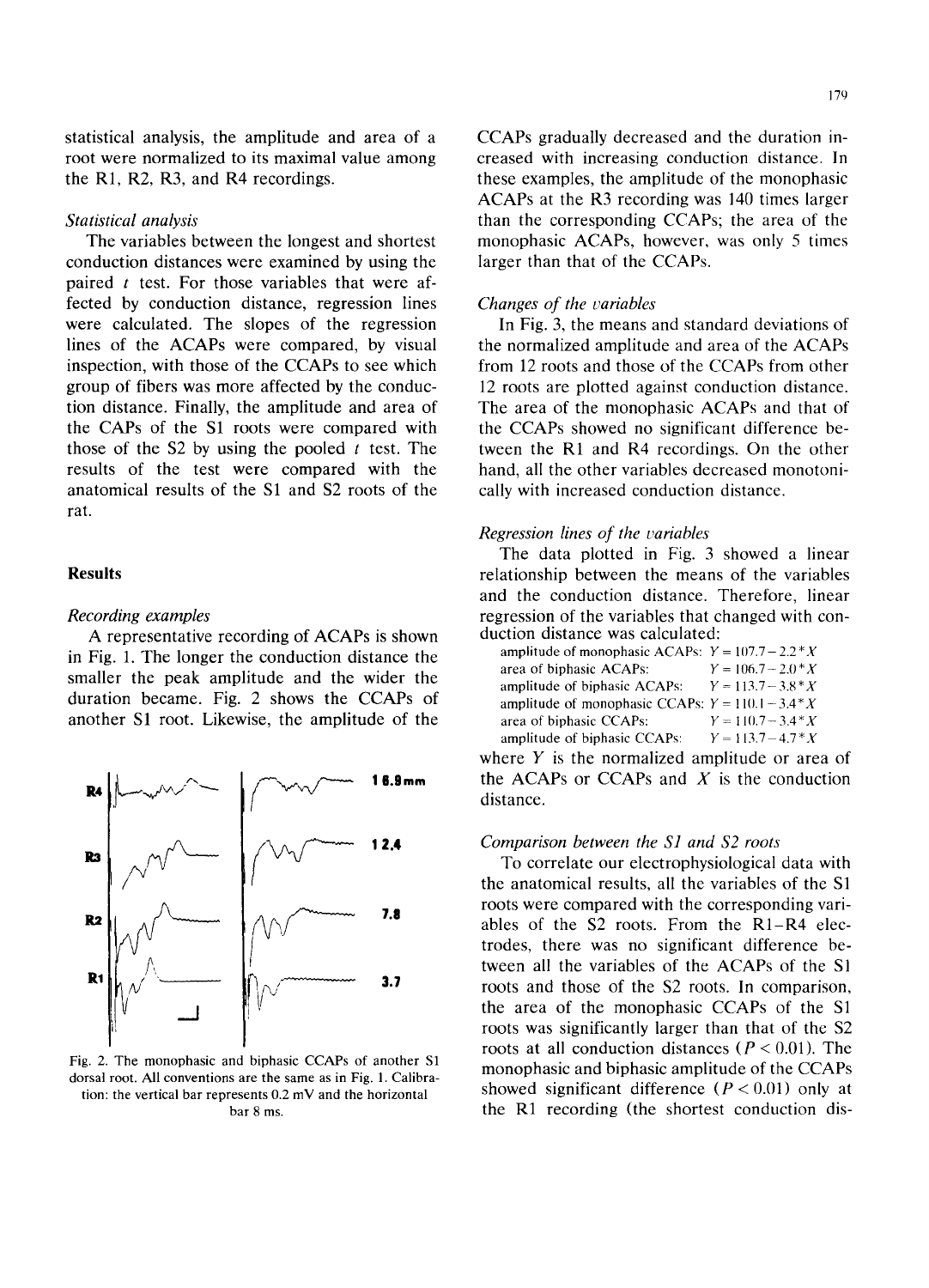

tance). The biphasic area of the CCAPs showed no significant difference at all the recordings.

## **Discussion**

To explain these findings, simulated CAPs composed of only 2 action potentials are shown in Fig. 4. For simplicity, triangular waves are used to represent the action potentials. Both action potentials have the same duration (Gasser and Erlanger, 1927) and start at the negative lead of the stimulation electrode as shown in Fig. 4A and C. As these 2 action potentials propagate, they begin to separate (Fig. 4B and D). From this model, the area of monophasic CAP does not change with conduction distance; the decrease in amplitude of monophasic CAP is due to temporal dispersion of the peaks of the individual action potential whereas the decrease in area of biphasic CAP is caused by phase cancellation between these 2 action potentials (Olney et al., 1987); amplitude change of biphasic CAP is the combination of these two factors. Our data agree very well with all these predications.

Phase cancellation and temporal dispersion of CAP depend on the variation (instead of the range) in conduction velocities of the constituent fibers. The slopes of these regression lines should reflect these variations. From our data, the C fiber of the sacral dorsal roots might have a larger variation in conduction velocity than the A fiber.

Langford and Coggeshall (1979) show that the number of the C fiber in the S1 dorsal root is larger than the S2; in contrast, there is no significant difference in the number of the A fiber between the S1 and \$2 roots. Our data showed that only area of monophasic CAP agreed to this result.

Fig. 3. The means of the normalized amplitude (open circles) and area (dots) of the CAPs are plotted against conduction distance. The vertical bars represent standard deviations. A: monophasic ACAPs. B: biphasic ACAPs: C: monophasic CCAPs. D: biphasic CCAPs. The sample size is 12. The symbol  $*$  represents  $P < 0.001$  and NS is not significant.